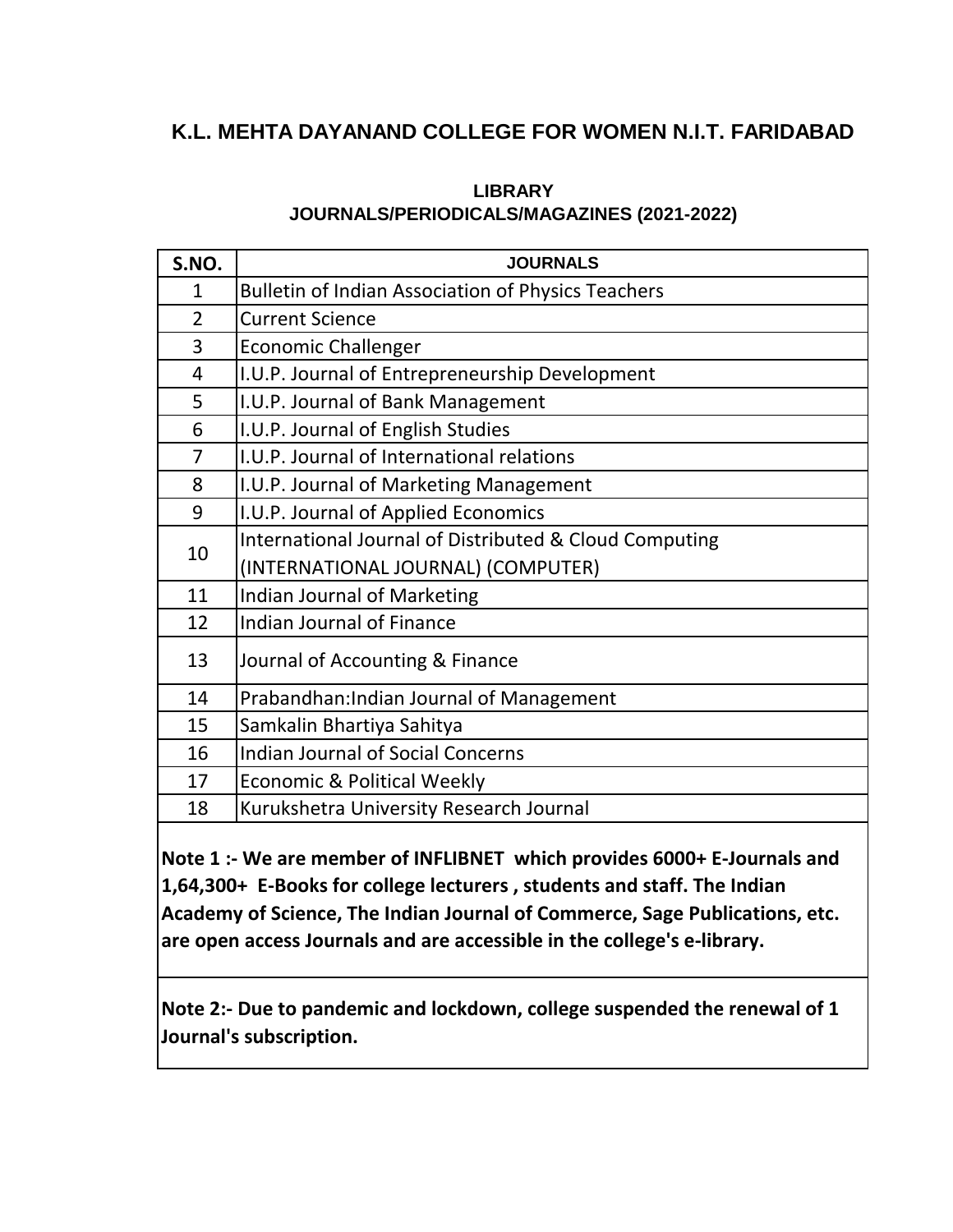# **K.L. MEHTA DAYANAND COLLEGE FOR WOMEN N.I.T. FARIDABAD LIBRARY**

#### **JOURNALS/PERIODICALS/MAGAZINES (2020-2021)**

| S.NO.          | <b>JOURNALS</b>                                                                |
|----------------|--------------------------------------------------------------------------------|
| $\mathbf{1}$   | Arthshastra: Indian Journal of Economics & Research                            |
| $\overline{2}$ | <b>Bulletin of Indian Association of Physics Teachers</b>                      |
| 3              | <b>Current Science</b>                                                         |
| 4              | <b>Economic Challenger</b>                                                     |
| 5              | Hari Prabha (INTERNATIONAL JOURNAL) (SANSKRIT)                                 |
| 6              | I.U.P. Journal of Entrepreneurship Development                                 |
| 7              | I.U.P. Journal of Bank Management                                              |
| 8              | I.U.P. Journal of English Studies                                              |
| 9              | I.U.P. Journal of International relations                                      |
| 10             | I.U.P. Journal of Marketing Management                                         |
| 11             | I.U.P. Journal of Organizational Behaviour                                     |
| 12             | I.U.P. Journal of Soft Skills                                                  |
| 13             | I.U.P. Journal of Applied Economics                                            |
| 14             | International Journal of Distributed & Cloud Computing (INTERNATIONAL JOURNAL) |
|                | (COMPUTER)                                                                     |
| 15             | Indian Journal of Marketing                                                    |
| 16             | <b>Indian Journal of Finance</b>                                               |
| 17             | Indian Journal of Research in Capital Markets                                  |
| 18             | Indian Journal of Applied Chemistry                                            |
| 19             | Indian Journal of Applied Physics                                              |
| 20             | Indian Journal of Mathematics & Computing System                               |
| 21             | Journal of Accounting & Finance                                                |
| 22             | Prabandhan: Indian Journal of Management                                       |
| 23             | Samkalin Bhartiya Sahitya                                                      |

**Note 1 :- We are member of INFLIBNET which provides 6000+ E-Journals and 1,64,300+ E-Books for college lecturers , students and staff. The Indian Academy of Science, The Indian Journal of Commerce, Sage Publications, etc. are open access Journals and are accessible in the college's e-library.**

**Note 2:- Due to pandemic and lockdown, college suspended the renewal of 1 Journal's subscription.**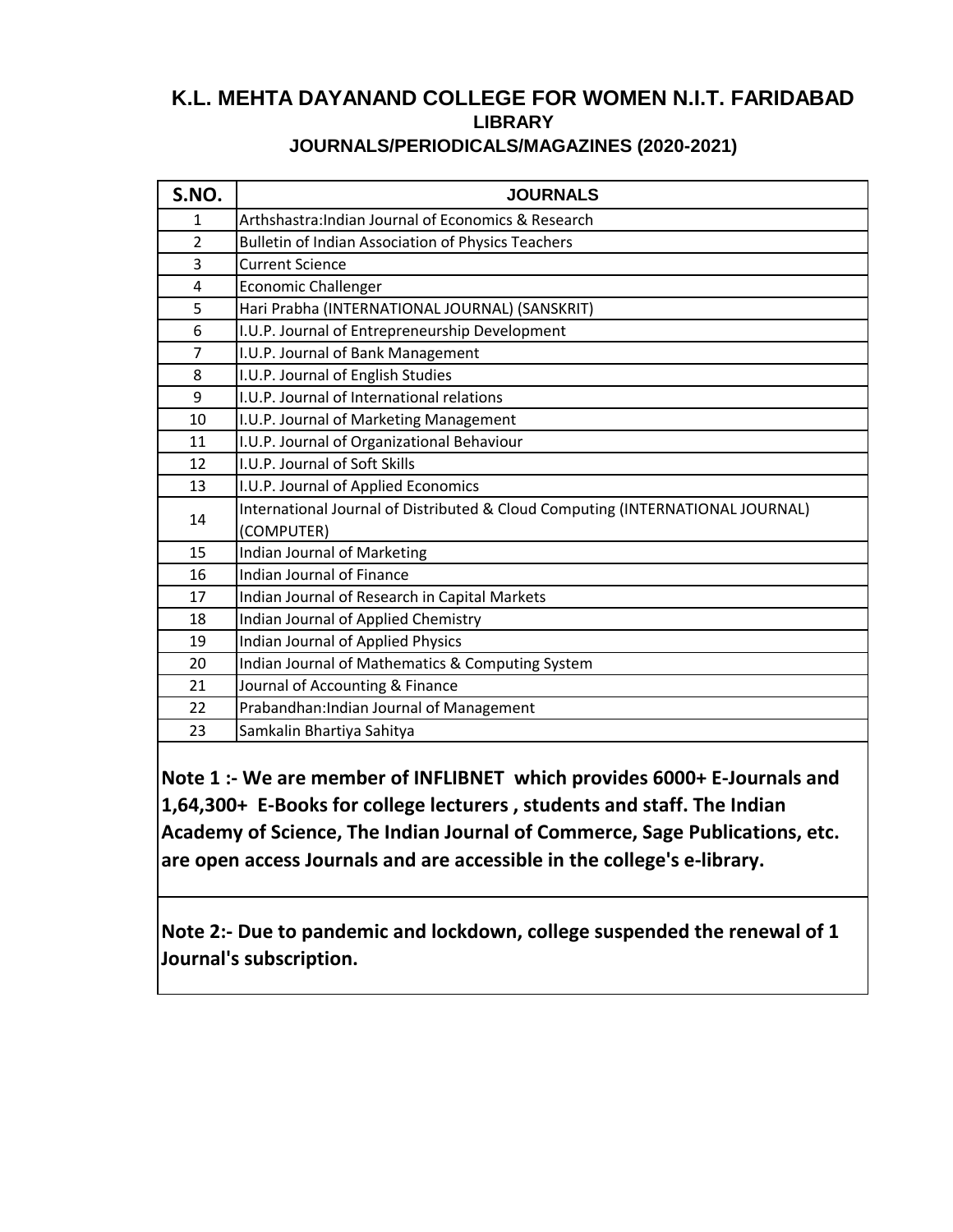## **K.L. MEHTA DAYANAND COLLEGE FOR WOMEN N.I.T. FARIDABAD**

### **JOURNALS/PERIODICALS/MAGAZINES (2019-2020) LIBRARY**

| S.NO.          | <b>JOURNALS</b>                                                                |
|----------------|--------------------------------------------------------------------------------|
| 1              | Arthshastra: Indian Journal of Economics & Research                            |
| $\overline{2}$ | <b>Bulletin of Indian Association of Physics Teachers</b>                      |
| 3              | <b>Current Science</b>                                                         |
| 4              | Economic & Political Weekly                                                    |
| 5              | <b>Economic Challenger</b>                                                     |
| 6              | Hari Prabha (INTERNATIONAL JOURNAL) (SANSKRIT)                                 |
| 7              | I.U.P. Journal of Entrepreneurship Development                                 |
| 8              | I.U.P. Journal of Bank Management                                              |
| 9              | I.U.P. Journal of English Studies                                              |
| 10             | I.U.P. Journal of International relations                                      |
| 11             | I.U.P. Journal of Marketing Management                                         |
| 12             | I.U.P. Journal of Organizational Behaviour                                     |
| 13             | I.U.P. Journal of Soft Skills                                                  |
| 14             | I.U.P. Journal of Applied Economics                                            |
| 15             | International Journal of Distributed & Cloud Computing (INTERNATIONAL JOURNAL) |
|                | (COMPUTER)                                                                     |
| 16             | Indian Journal of Marketing                                                    |
| 17             | Indian Journal of Finance                                                      |
| 18             | Indian Journal of Research in Capital Markets                                  |
| 19             | Indian Journal of Applied Chemistry                                            |
| 20             | Indian Journal of Applied Physics                                              |
| 21             | Indian Journal of Mathematics & Computing System                               |
| 22             | Journal of Accounting & Finance                                                |
| 23             | Prabandhan: Indian Journal of Management                                       |
| 24             | Samkalin Bhartiya Sahitya                                                      |

**Note:- We are member of INFLIBNET which provides 6000+ E-Journals and 1,64,300+ E-Books for college lecturers , students and staff. The Indian Academy of Science, The Indian Journal of Commerce, Sage Publications, etc. are open access Journals and are accessible in the college's e-library.**